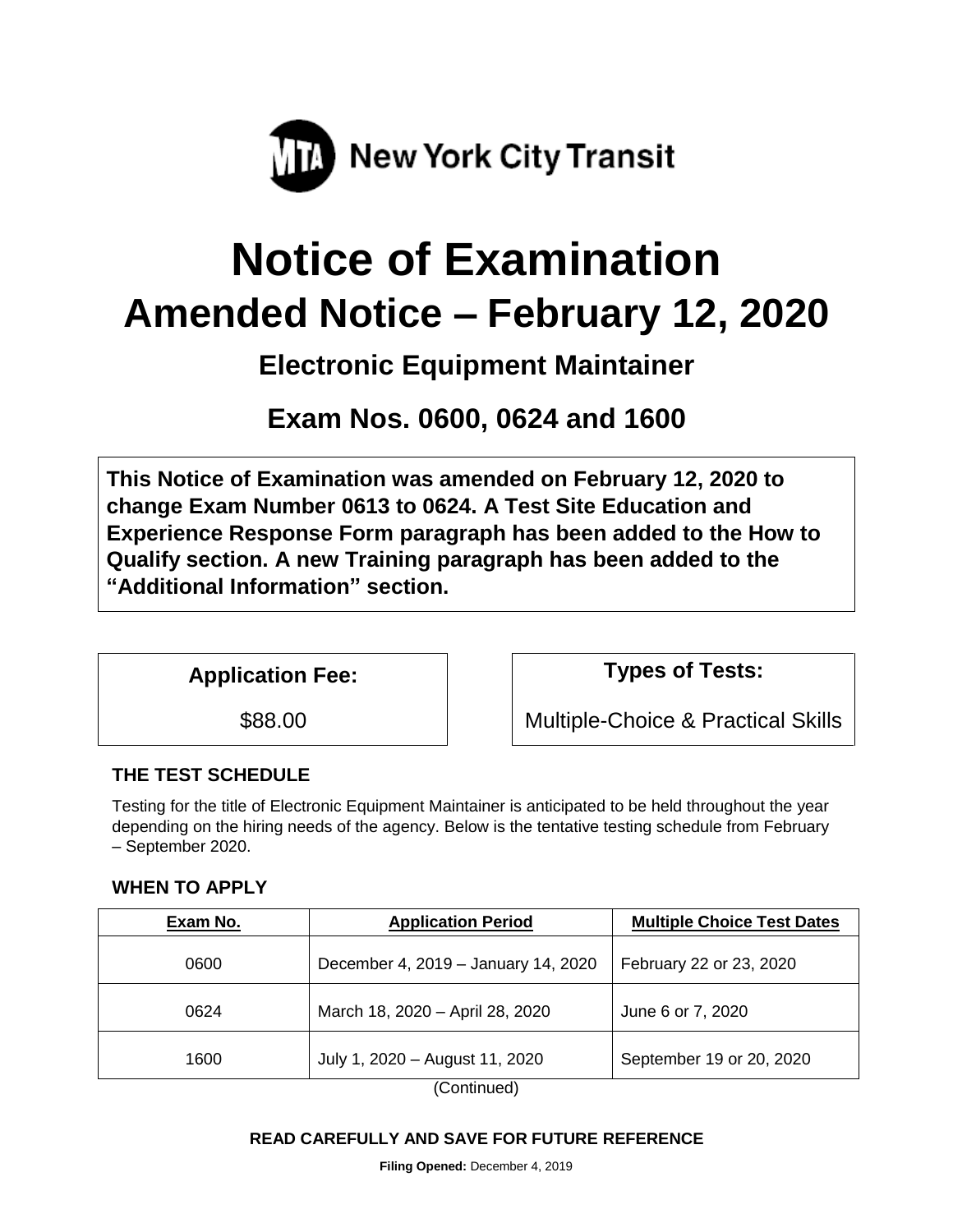## **WHEN TO APPLY (Continued)**

You may only take each test once. If you take a test with the same exam number more than once, only your first test will be rated and your additional application fee will not be refunded.

#### **JOB DESCRIPTION**

**Electronic Equipment Maintainers,** under supervision, maintain, install, inspect, test, alter and repair electronic wireless and wired communication systems, and digital and analog control equipment and systems in the shop or in the field, including radio systems, closed circuit video

equipment, and other electronic communication equipment; perform circuit testing, analysis, and fault identification; keep records; operate motor vehicles; and perform related work.

Some of the physical activities performed by Electronic Equipment Maintainers and environmental conditions they experience are: climbing ladders, distinguishing colors to troubleshoot complex equipment, accurately distinguishing shapes under poorly lit working conditions, moving out of the way of moving trains and motor vehicles, working on or near tracks having live 600-volt contact rails, walking along the track in dimly lit areas, loading and unloading vehicles and working outdoors in all weather conditions.

**Special Working Conditions:** Electronic Equipment Maintainers may be required to work various shifts including nights, Saturdays, Sundays and holidays.

(This brief description does not include all of the duties of this position.)

## **SALARY AND BENEFITS**

The current minimum salary for Electronic Equipment Maintainer is \$37.43 per hour for a 40-hour work week. This rate is subject to change. There are two assignment levels within this class of positions. Appointments will be made to Assignment Level I. After appointment, employees may be assigned to the higher assignment level at the discretion of MTA New York City Transit.

The benefits of this position include, but are not limited to, night and weekend salary differentials, paid holidays, vacation and sick leave, a comprehensive medical plan and a pension plan.

## **HOW TO QUALIFY**

**Education and Experience Requirements:** By the **last day of the Application Period** corresponding to the exam number you applied for, you must meet the following requirements in "1" or "2" below:

1. Three years of full-time satisfactory experience at the journey level (i.e., you must be a fully-trained knowledgeable, experienced, proficient, and competent technician), in the maintenance, testing, troubleshooting, calibrating and repair of complex electronic equipment employing analog and digital circuitry.

#### **OR**

- 2. Two years of full-time satisfactory experience at the journey level as described in paragraph "1" above, plus completion of one of the following listed below **before obtaining your journey-level experience:**
	- A. Two years of full-time satisfactory experience as a technician's helper, apprentice or trainee performing or assisting in the work described above; or

(Continued)

#### **READ CAREFULLY AND SAVE FOR FUTURE REFERENCE**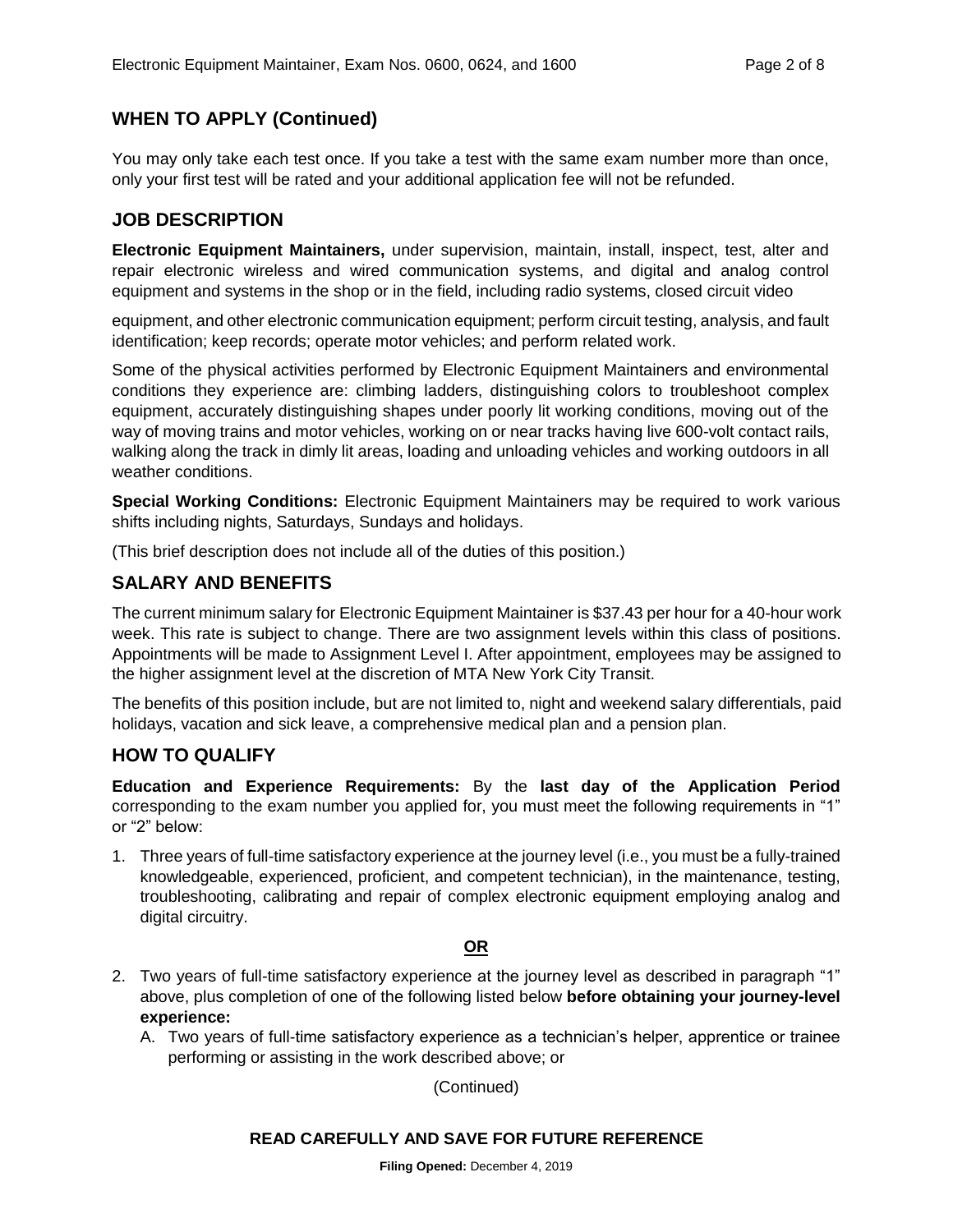## **HOW TO QUALIFY** (Continued)

- B. Graduation from a trade school or technical school, with a major course of study in electrical or electronic technology, or a closely related field, totaling 600 hours; or
- C. Graduation from a four-year vocational high school with a major course of study in electrical or electronic technology or a closely related field; or
- D. An Associate's degree (sixty semester credits) in electrical or electronic technology, electrical engineering, or a closely related field from an accredited college or university.

Vocational high school, technical school or trade school education must be approved by a State's Department of Education or a recognized accrediting organization. College education must be from an accredited college or university, accredited by regional, national, professional or specialized agencies recognized as accrediting bodies by the U.S. Secretary of Education, and by the Council for Higher Education Accreditation (CHEA).

Qualifying part-time experience will be credited on a pro-rated basis.

**Test Site Education and Experience Response Form:** On the date of the Multiple-Choice test, you will be required to document that you met the education and/or the experience requirements by the close of the filing period for this examination. You may also be required to complete additional forms regarding the education and experience requirements at the time of appointment. You will be given the Multiple-Choice test before we verify your qualifications. You are responsible for determining whether or not you meet the qualification requirements for this examination, prior to submitting your application. If you are marked "Not Qualified," your application fee will **not** be refunded and you will **not** receive a score.

**Foreign Education Fact Sheet (required only if you need credit for your foreign education for this examination):** If you were educated outside the United States, you must have your foreign education evaluated to determine its equivalence to education obtained in the United States. The services that are approved to make this evaluation, as well as instructions on how to submit this evaluation are listed in the *Foreign Education Fact Sheet* included with your application packet. When you contact the evaluation service, ask for a "document-by-document" (general) evaluation of your foreign education. Your foreign education evaluation **must** be submitted directly to NYC Transit's Examinations Unit by the service completing the evaluation. Foreign education evaluations received directly from applicants will **not** be accepted. You can also access the *Foreign Education Fact Sheet*  on our website at http://web.mta.info/nyct/hr/forms\_instructions.htm.

**Note:** If you have earned a higher-level degree in the United States that supersedes the level of education required to meet the qualification requirements, you do not need to submit a foreign education evaluation. However, you must indicate that you have completed the higher-level degree in the United States; proof of acceptance into an academic program or school is not sufficient to determine satisfactory equivalency.

You are responsible for determining whether you meet the qualification requirements for this examination prior to submitting the *Application*. You may be given the tests before we determine if you meet the qualification requirements. If you are marked "Not Qualified," your *Application* fee will **not** be refunded and you will **not** receive a score.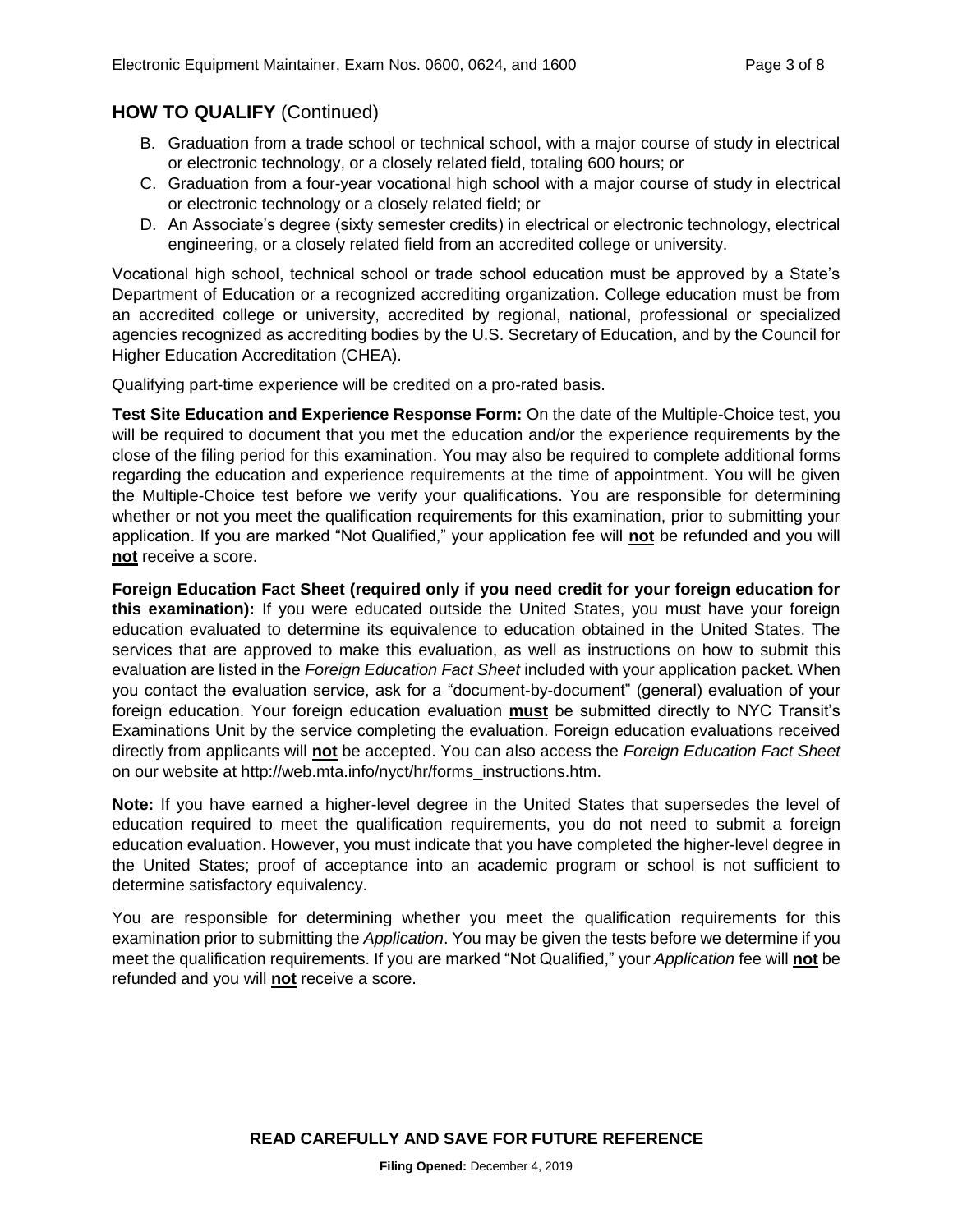## **REQUIREMENTS TO BE APPOINTED**

**Driver License Requirement:** At the time of appointment, you must have a motor vehicle driver license valid in the State of New York with no disqualifying restrictions that would preclude the performance of the duties of this title. If you have serious moving violations, a license suspension or an accident record, you may be disqualified. This license must be maintained for the duration of your employment in the title.

**Drug Screening Requirement:** You must pass a drug screening in order to be appointed.

**Residency:** New York City residency is not required for this position.

**English Requirement:** You must be able to understand and be understood in English.

**Proof of Identity:** Under the Immigration Reform and Control Act of 1986, you must be able to prove your identity and your right to obtain employment in the United States prior to employment with MTA New York City Transit.

## **HOW TO OBTAIN AN APPLICATION**

During the application period, you may apply online for this examination (see the Online Applications section below). Or, to apply by mail, you may obtain a printed copy of the application package in person at the MTA Exam Information Center, as indicated below. **Important**: Applicants requesting a fee waiver must apply by mail.

**MTA Exam Information Center:** Open Monday through Friday, from 9 AM to 3 PM, in the lobby at 180 Livingston Street, Brooklyn, New York. Directions: take the A, C, F or R trains to the Jay Street-Metro Tech Station, or the 2, 3, or the G train to the Hoyt Street Station. The MTA Exam Information Center will be closed on Wednesday, December 25, 2019, Wednesday, January 1, 2020 and Friday, July 3, 2020.

## **HOW TO SUBMIT AN APPLICATION AND PAY THE APPLICATION FEE**

If you believe you meet the requirements in the "How to Qualify" section, submit an application online unless you are requesting a Fee Waiver. Applicants who wish to request a Fee Waiver should refer to the "How to Submit an Application When Requesting a Fee Waiver" section below. *Applications* will **not** be accepted in person.

#### **Online Applications:**

- 1. If you are not an active MTA employee, apply using [www.mymta.info/exams](http://www.mymta.info/exams) by the last day of the application period (Active MTA employees can apply using the "BSC" employee portal at [www.mymta.info\)](http://www.mymta.info/). Note: The application system may not function properly with mobile devices or tablets. For best results when applying, please use Internet Explorer, open a new window, and avoid having multiple tabs open on the same window.
- 2. To apply, log into your existing account, or create an account if you do not yet have one.
- 3. Follow the steps to submit an application.
- 4. A confirmation number will appear on the same page after submitting your application (Save this number for future reference).
- 5. Below the confirmation number, a Pay Examination Fee button will appear for you to click to open the payment page.

(Continued)

#### **READ CAREFULLY AND SAVE FOR FUTURE REFERENCE**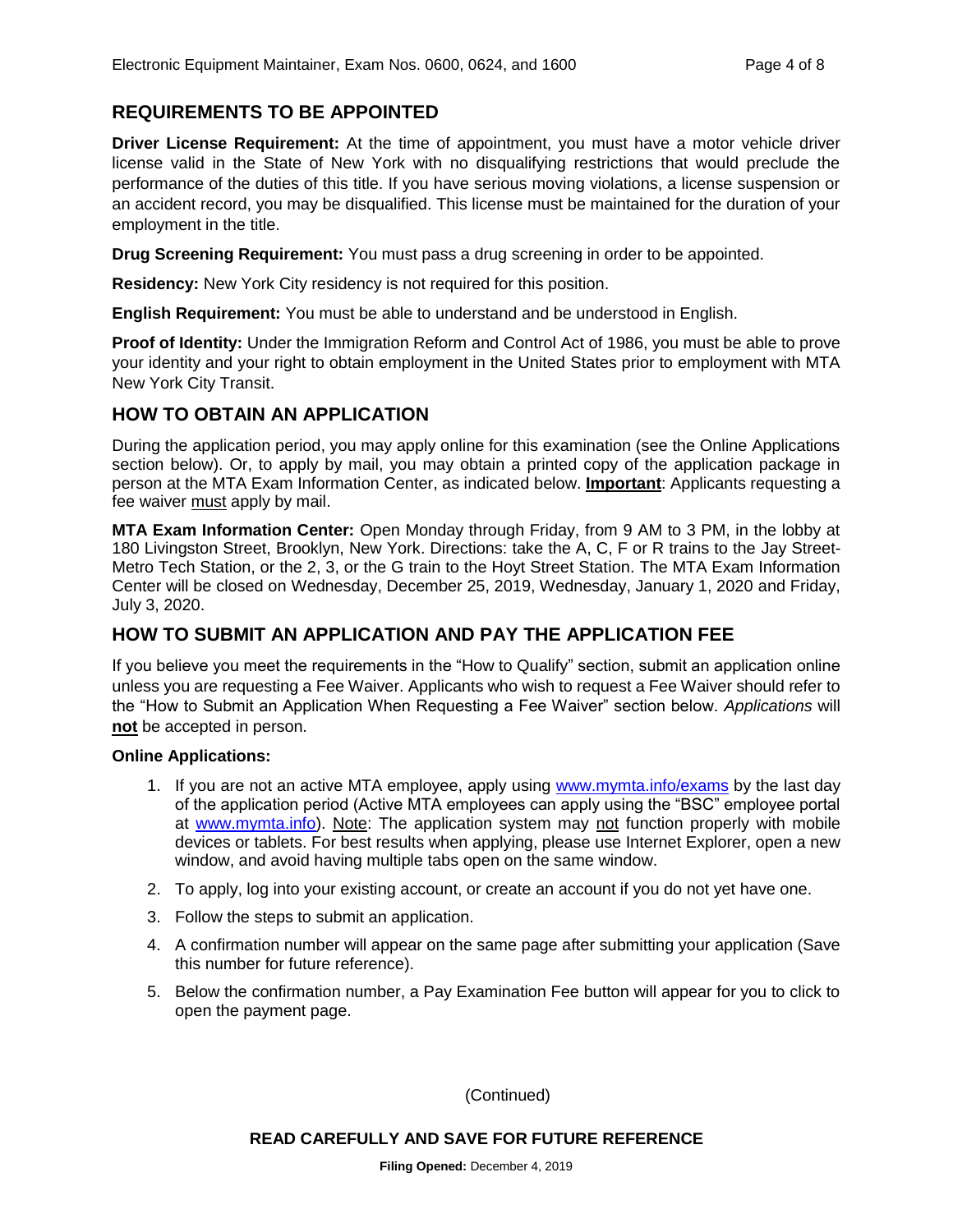## **HOW TO SUBMIT AN APPLICATION AND PAY THE APPLICATION FEE (Continued)**

- 6. A major credit card or a bank card associated with a bank account must be used when paying the application fee, and this fee will appear on your credit or bank card statement as "MTA NYCT Exam Fee." Note: Disputing the application fee could result in removal from this examination, and it might affect your ability to apply online for any future examinations.
- 7. You will be sent a confirmation email after you submit payment for the application fee (Save this email for future reference). Note: If you have trouble paying the application fee online, please refer to the Online Payment Tutorial here: http://web.mta.info/nyct/hr/forms\_instructions.htm.

IMPORTANT: Your application submission confirms that you have read this Notice of Examination, including any dates and the requirements. Computers with internet access are available on a limited basis at branches of the New York Public Library, the Brooklyn Public Library and the Queens Library to patrons with a valid library card.

**Application Fee:** This fee is generally not refundable. Under special circumstances, you may be entitled to a refund. You should refer to the Department of Citywide Administrative Services ("DCAS") General Exam Regulations to determine if you are entitled to a refund prior to requesting a refund. You can refer to the bottom of the last page of the Notice of Examination for instructions on how to obtain a copy of the DCAS General Exam Regulations.

## **HOW TO SUBMIT AN APPLICATION WHEN REQUESTING A FEE WAIVER**

Applicants who wish to request a fee waiver must obtain an *Application* in person at the MTA Exam Information Center as indicated above and must submit the *Application* and required forms by mail to the address in the "Correspondence" section below **by the last day of the application period**.

MTA New York City Transit will not accept *Applications* in person. Additional information on how to request an application fee waiver is available with the *Application.*

#### **ADMISSION LETTER**

An *Admission Letter* will be mailed to you about 10 days before the first date of the multiple-choice test. If you do not receive an *Admission Letter* at least 4 days before this date, you may obtain a duplicate letter at the MTA Exam Information Center (as indicated above). A paper copy of the *Admission Letter* is your ticket for admission to the test.

Applicants **must** keep their mailing address **up to date**. Please refer to the Correspondence section below for instructions on how to update your address and other contact information.

#### **THE TEST**

You will be given a qualifying multiple-choice test and a competitive practical skills tests. A score of at least 70% is required to pass the qualifying multiple-choice test and the competitive practical skills test. Only those who meet the qualifying education and experience requirements and pass the qualifying multiple-choice test will be scheduled to take the competitive practical skills test. Your score on the competitive practical skills test will be used to determine your place on the eligible list.

You will be scheduled to take the tests on one of the dates listed in the above "Test Date" box. You will be randomly assigned to a test date and location that corresponds with the application period in which you applied. You cannot request that your scheduled test date or location be changed, unless you meet the conditions in the "Special Arrangements" section below.

(Continued)

#### **READ CAREFULLY AND SAVE FOR FUTURE REFERENCE**

**Filing Opened:** December 4, 2019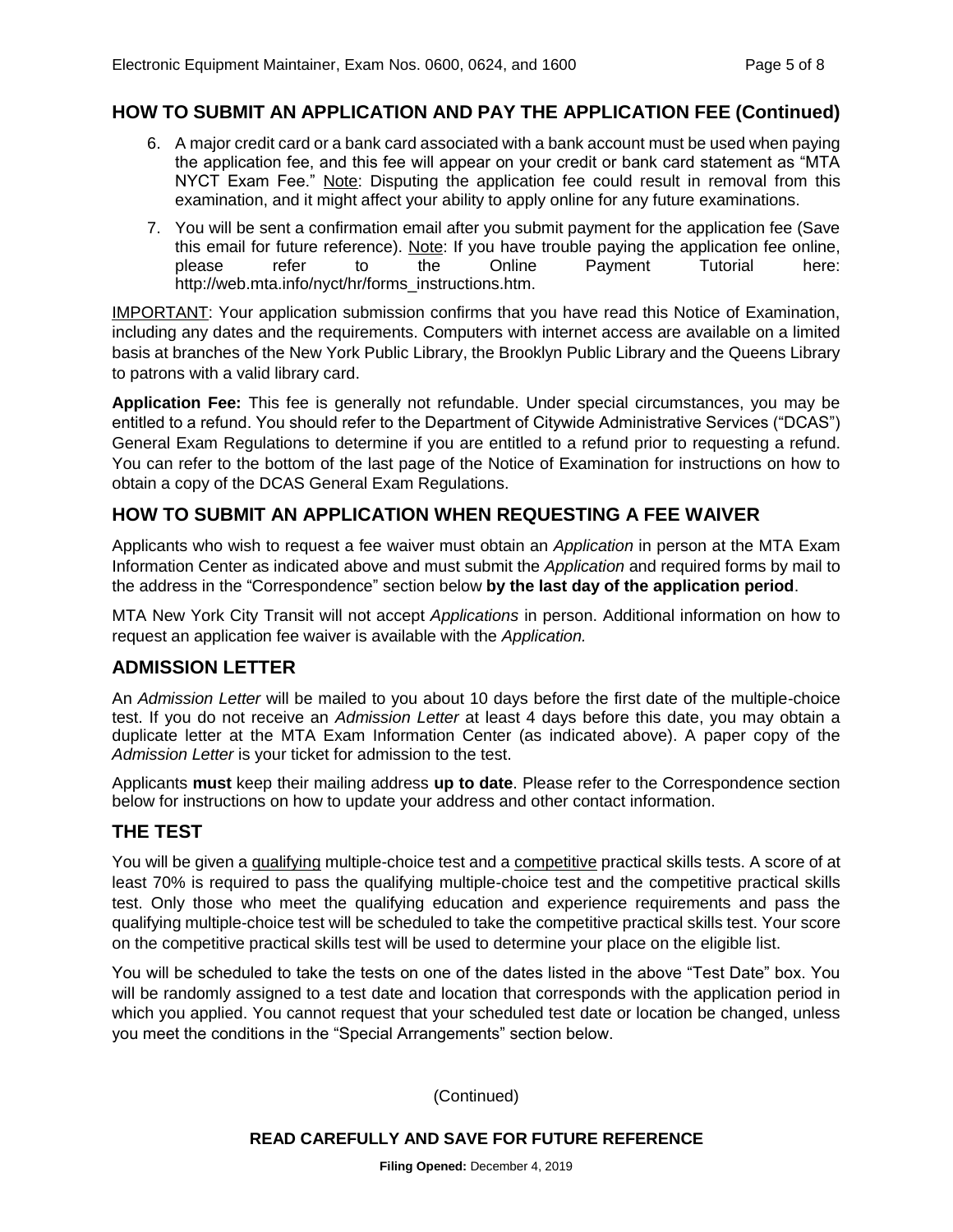## **THE TEST (Continued)**

Veterans' or Disabled Veterans' Credit will be granted only to eligible passing candidates who request that they be applied. Veterans' or Disabled Veterans' Credit should be requested at the time of application, but **must** be requested before the date the eligible list is established. Claims for Veterans' or Disabled Veterans' Credit cannot be made once the eligible list is established.

The qualifying multiple-choice test may include questions that require the use of any of the following knowledge areas: basic electronic and electrical theory; proper section and use of tools, instruments and materials; safe, proper and efficient work practices; reading and interpreting electrical schematics; and other related areas.

The competitive practical skills test may require you to perform tasks related to the installation, testing, maintenance and repair of electronic and electrical communication equipment, including the proper use of hand tools, meters and other testing equipment, and safe work practices and procedures.

## **TEST ADMINISTRATION GUIDELINES**

**Warning:** You are not permitted to enter the test site with cellular phones, smart watches, beepers, pagers, cameras, portable media players, or other electronic devices. Calculators are permitted; however, they must be hand-held, battery or solar-powered, numeric only. Calculators with functions **other than** addition, subtraction, multiplication and division **are prohibited.** Electronic devices with an alphabetic keyboard, word processing, or data recording capabilities, such as planners, organizers, etc., are prohibited. If you use any of these devices in the building at any time before, during, or after the test, you may **not** receive your test results, your test score may be nullified, and your application fee will **not** be refunded.

You may not have any other person, including children, present with you while you are being processed for or taking the test, and no one may wait for you inside of the test site while you are taking the test.

**Required Identification: You are required to bring one (1) form of valid (non-expired) signature and photo bearing identification to the test site**. The name that was used to apply for the exam must match the first and last name on the photo ID. A list of acceptable identification documents is provided below**. If you do not have an acceptable ID, you may be denied testing.** Acceptable forms of identification (bring one) are as follows: State issued driver license, State issued identification card, US Government issued Passport, US Government issued Military Identification Card, US Government issued Alien Registration Card, Employer Identification Card with photo, IDNYC, or Student Identification Card with photo.

**Leaving:** You must leave the test site once you finish the test. If you leave the test site after being fingerprinted but before finishing the test, you will not be permitted to re-enter. If you disregard this instruction and re-enter the test site, you may not receive your test results, your test score may be nullified, and your application fee will not be refunded.

## **THE TEST RESULTS**

If you meet the education and experience requirements and pass the qualifying multiple-choice test and the competitive practical skills test, your name will be placed in final score order on an eligible list and you will be given a list number. You will be notified by mail of your test results. You will be considered for appointment when your name is reached on the eligible list.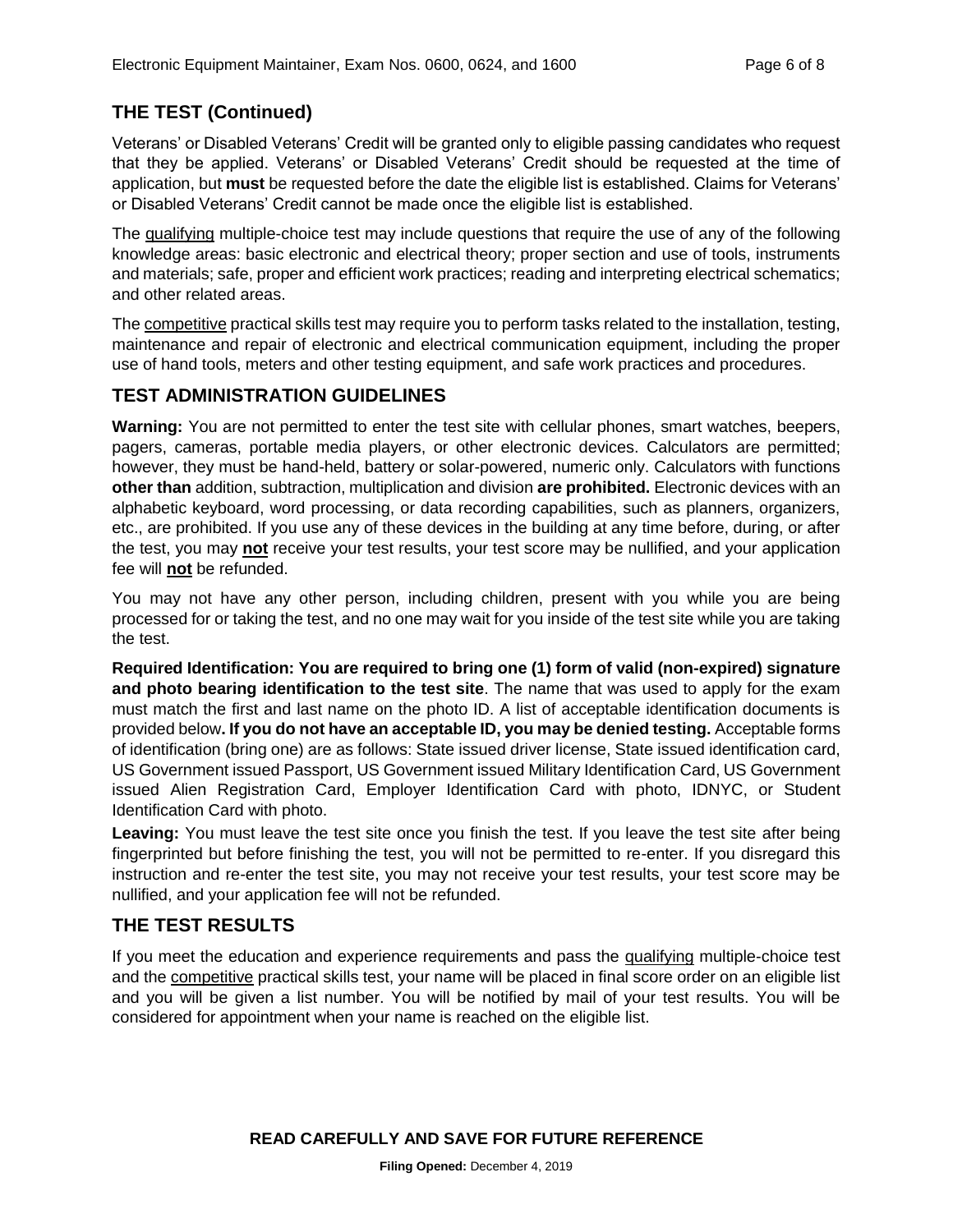## **ADDITIONAL INFORMATION**

**Promotion Examination:** A promotion examination for this title (Exam No. 0701) is being held for eligible MTA New York City Transit employees. The names appearing on the promotion list will be considered first in filling vacancies.

**Training:** You may be required to undergo a formalized training course during your probationary period. Failure to successfully complete the training course may result in termination.

## **SPECIAL ARRANGEMENTS**

**Special Test Accommodations:** If you plan to request special testing accommodations due to disability or an alternate test date due to your religious belief, follow the instructions included with your *Application* and mail your request to the address found in the "Correspondence" section below no later than 30 days prior to the first scheduled test date.

**Make-Up Test:** You may apply for a make-up test if you cannot take the multiple choice or practical skills tests on the scheduled date for any of the following reasons:

- 1. Compulsory attendance before a public body;
- 2. On-the-job injury or illness caused by municipal employment where you are an officer or employee of the City;
- 3. Absence from the test within one week after the death of a spouse, domestic partner, parent, sibling, child, or child of a domestic partner where you are an officer or employee of the City;
- 4. Absence due to ordered military duty;
- 5. A clear error for which MTA New York City Transit is responsible; or
- 6. A temporary disability, pregnancy-related, or child-birth related condition preventing you from taking the test.

To request a make-up test, mail your request with your documentation of special circumstances to the address found in the "Correspondence" section below within 60 days of your scheduled test date or make the request within 90 days after performing ordered military duty.

## **CORRESPONDENCE**

**Change of Contact Information:** It is critical that you keep your contact information (telephone number, mailing address and/or email address) current with MTA New York City Transit. You may miss important information about your exam(s) or consideration for appointment or promotion, including important information that may require a response by a specified deadline, if we do not have your correct contact information. To update your contact information, you must do one of the following:

- 1. Visit us at the MTA Exam Information Center;
- 2. Email us at [examsunit@nyct.com,](mailto:examsunit@nyct.com) with the subject named 'Contact Info Update'; or
- 3. Mail us at the address below, with the words 'Contact Info Update' next to the exam title.

(Continued)